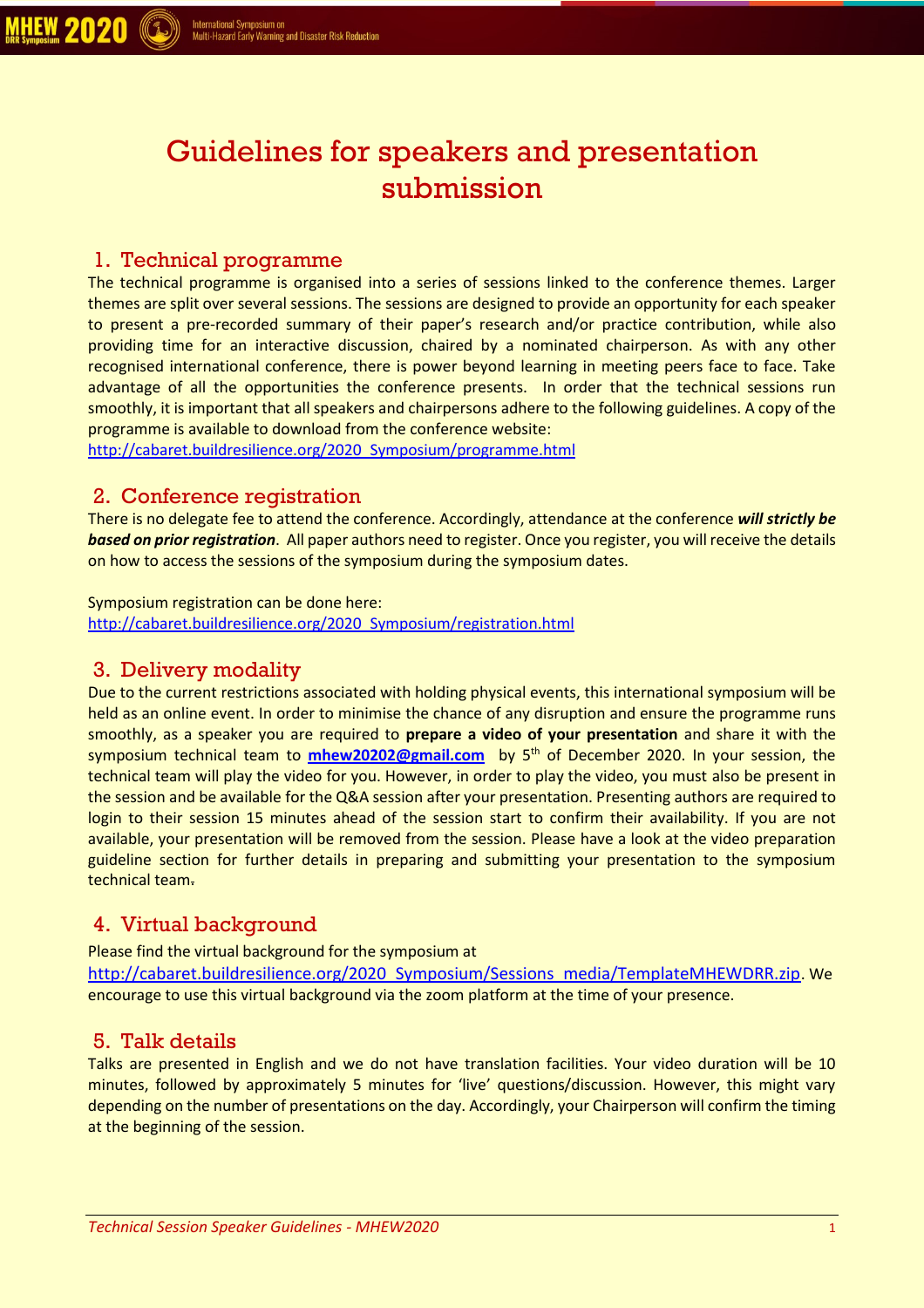

## 6. Online Video presentation is a great opportunity to,

- Present your research via online video presentation to the conference audience
- Watch the presentation or webinar
- Discuss with peer presenters, the session chair and evaluation panel members and get live feedback
- Be evaluated by an international evaluation panel and win an award as the best presenter
- Be eligible for publication opportunities

#### 7. Requirements

- Laptop with headset/ Desktop with Webcam and Microphone/headset
- Updated zoom desktop client (recommended)
- Virus protection should be paused/disabled before the start to prevent it blocking the webcam
- Bright and calm environment with a professional background

#### 8. Test-run your presentation before the conference

Once you have registered for the conference, you should prepare a video of your presentation according to the video presentation guideline (attached to this document). This will give you technical information on how to prepare the video of your presentation. Next, you will share the presentation with the technical team of the symposium via email [mhew2020@gmail.com.](mailto:mhew2020@gmail.com) The deadline for submitting videos is 5<sup>th</sup> of December 2020. Failure to submit your video by this date may result in your paper being removed from the session.

## 9. How to make the screen your stage: 5 tips for virtual presenters<sup>1</sup>

Welcome to the age of the virtual presenter. You still have a key audience to influence, inform or entertain – they're just on the other end of an internet connection. So, how do you transcend the screen and make it your stage? You need to make some adjustments to your presentations to suit your medium. Here are five top tips to boost your presence and confidence when presenting the audience online.

- **1. Master your language -** Work with the advantages you have on a virtual platform your tone and your body language. We don't want any misunderstandings – make sure you speak clearly, enunciating your words. Make it as easy as possible for your audience to get to grips with all of your key messages.
- **2. Get personal -**You might not be able to see your whole audience, but there will be lot of people tuning into your presentation. Webinar fatigue is very real for most audiences – since the pivot to virtual, your audience has likely sat through loads of virtual meetings, conferences and more. Make their time count.
	- **a.** When you are on camera, make sure you look at the camera, as that is where your audiences' eyes would be. Eye contact can be achieved through the screen too.

#### **3. Make use of supporting tools**

- **a.** In your virtual presentation you'll benefit from the use of on-screen slides, pre-recorded content and co-presenters for support. These tools can make a good presentation great when used right.
- **b.** Create short, snappy slides to support your points, with limited text to take in.
- **c.** Take advantage of visuals, using pre-recorded video or animation, and supporting images. Use these slides to create pace and complement your rhythm.

<sup>&</sup>lt;sup>1</sup><https://www.icf.com/next/insights/engagement/virtual-presenter-infographic>

*Technical Session Speaker Guidelines - MHEW2020* 2